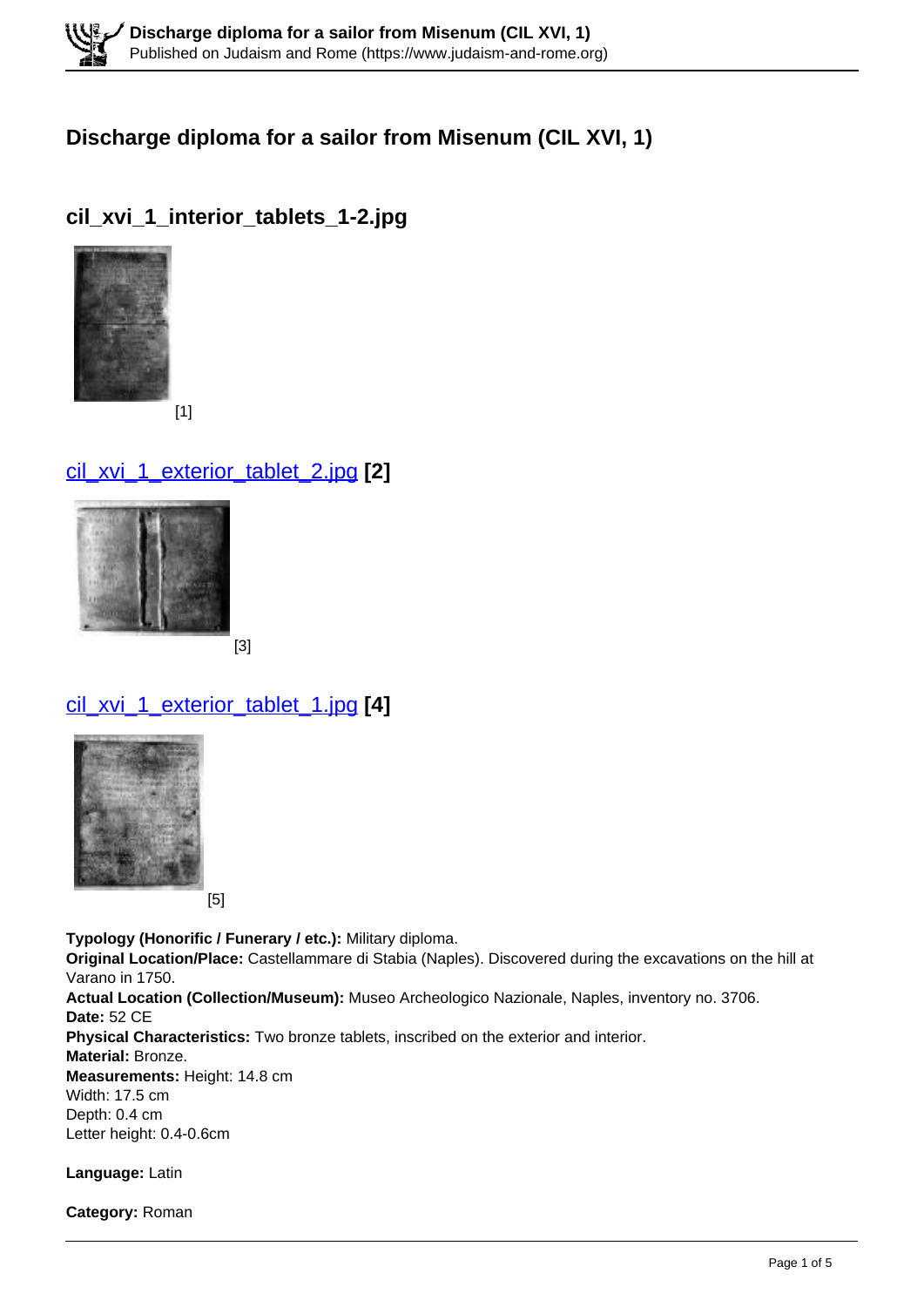**Publications:** CIL XVI, 1 (ILS 1986) EDR126382 [6]

**Commentary:** This small, bronze plaque is the earliest surviving military diploma from the Roman world. It records the honourable discharge, by the emperor Claudius, of a number of sailors from the imperial fleet – made up of non-Roman auxiliary sailors – at Misenum, on the Bay of Naples. Although hundreds of similar military diplomas survive from the later empire, this is the earliest known document; the diplomas reveal the potential benefits that could be accrued through military service for non-Roman citizens: the privilege of Roman citizenship, the right to conubium and citizenship for one's offspring, and how these policies changed over time (Phang, Marriage of Roman Soldiers, p. 53).

The diploma consists of two small bronze tablets that were originally tied firmly together. The notice of honourable discharge is inscribed on both sides, with only the exterior text visible to its owner; this reproduced the interior text exactly, along with the names of seven witnesses who authenticate the contents of the document (Sherk, Roman Empire, p. 100). As the final lines of the inscription state, these tablets were themselves a copy of the official imperial constitutions that were published on bronze tablets and attached to the wall of the temple of the 'Loyalty of the Roman People' on the Capitoline Hill in the city of Rome until 89/90 CE, after which they were located on a wall behind the temple of Divus Augustus on the Palatine (Phang, Marriage of Roman Soldiers, p. 53). None of the inscriptions fixed to the temple site on the Capitoline Hill have survived, only the separately engraved diplomas like this that were given out to veterans as a record of the privileges that had been awarded to them. Diplomas were only given out to veterans from the Praetorian Guard, the urban cohorts, the auxilia, the cavalry (equites singulares Augusti) and the imperial fleet, but not to the legionary soldiers who were already Roman citizens.

This diploma was concerned with the honourable discharge of sailors from the imperial fleet at Misenum, on the Bay of Naples. This permanent fleet had been formally established by Augustus following his victory in the Battle of Actium in 31 BCE; although little is known of the precise circumstances that led him to base a permanent naval force in Italian waters – Suetonius tells us it was to 'protect' them (Augustus, 49) – his actions may not have been a complete innovation (Saddington, 'Evolution of Roman Imperial Fleets', p. 209). By the late 60s BCE there was a large enough fleet to be worth consigning to the control of a consul in Ostia (Cicero, On the Lex Manilia, 33) and following his defeat of the pirates in the Mediterranean, Pompey Magnus proposed that ships be stationed off the Italian shoreline as a deterrent (Cicero, Flaccus 30; Saddington, "Evolution of Roman Imperial Fleets," p. 209). Although the exact size of this fleet is not known, it became an indispensable means of security, and was used politically rather than for exploration or transport; by the reign of Domitian the fleet had acquired the title of Praetoria, indicating its use as an adjunct to the Praetorian Guard, "to be used when operation by sea was the most convenient approach" (Saddington, 'Evolution of Roman Imperial Fleets', p. 210).

The first four lines of this diploma give Claudius's imperial titulature, stating that he is in his fifth consulship, with tribunician power for the twelfth time, giving a secure date of 52 CE. Lines 5-6 record what kind of veterans this diploma and its privileges are awarded to: the trierarchs (captains, usually Greek) and rowers (trierarchis et remigibus) who served under the imperial freedman Tiberius Iulius Optatus (mili/taverunt...sub Tiberio Iulio Augusti liberto Optato); it was not uncommon for an imperial freedman to command a fleet as it gave the imperial household indirect control of its activities and secured its loyalty, which was especially important here so close to Rome (Webster, Roman Imperial Army, p. 165). The tablet states that the sailors have been 'discharged honourably' (sunt dimissi honesta missione), meaning that they had completed their twenty-six years of service to Rome; the opportunity to be so discharged presented itself just once a year, when the prefect of the fleet would send a full record to Rome of sailors eligible for dismissal. The official constitution was drawn up in Rome and affixed to the temple on the Capitoline, with a list naming those discharged; this explains the reference in line 9 to the 'names written here below (*quorum nomina subscripta sunt*). This diploma, although addressed to an individual, was a direct copy of the tablet in Rome and so referred to the total list of sailors to be dismissed. The individual bronze tablets were then sent out to the prefect who distributed them amongst the veterans; this was the crucial step, as until the individual tabellae had been received, the sailors in question remained in active service (Starr, Roman Imperial Navy, p. 88-9).

The first reward that honourable discharge brought was the privilege of Roman citizenship (civitatem dedit), which was conferred upon the sailors themselves, and also on their children and their descendents (ipsis liberis posterisque eorum). The extension of citizenship to auxiliary veterans was not unknown to Rome, and was based on the Republican principle of rewarding individual foreigners (peregrini) for their efforts in war on Rome's behalf,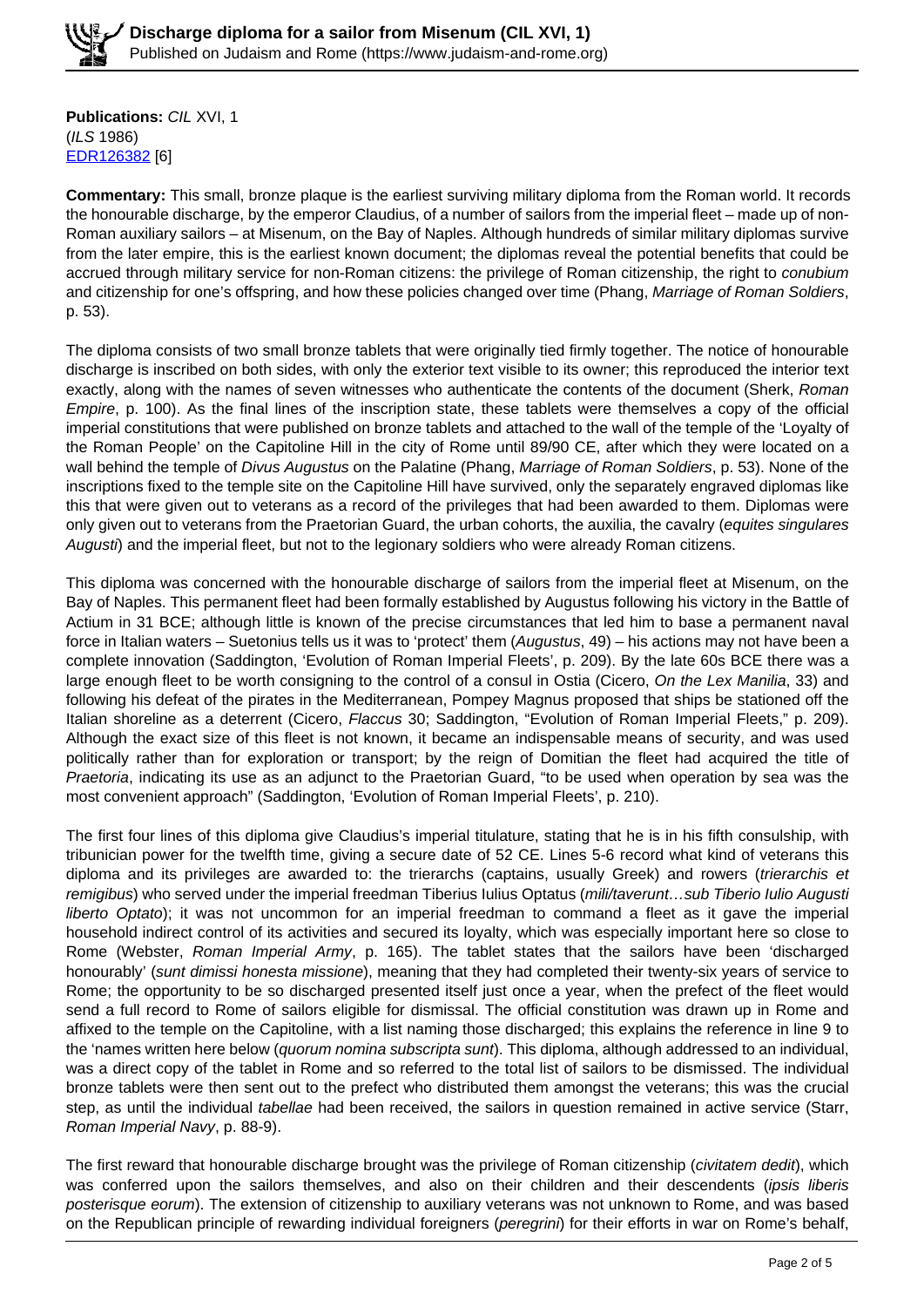but the formalisation of these rules most likely occurred under Claudius, who began to offer the grants on a much wider scale, as part of his policy of "promoting Roman citizenship wherever possession of Roman culture could serve as justification" (Starr, Roman Imperial Navy, p. 89). The second privilege awarded to the sailors was the right to conubium, or to contract legal marriage; now that they had been made Roman citizens, the veteran sailors automatically had the right to legal marriages with Roman women, but the diploma is specific in its confirmation that marriage with peregrinae or non-Roman women was also now legitimate, even if the marriage had taken place before citizenship had been achieved (conubium cum / uxoribus quas tunc habuissent / cum est civitas iis data). The diploma also precludes multiple marriages with *peregrinae*, stating that *conubium* only exists for the 'first' marriage, whether contracted before or after the citizenship was awarded; Sara Phang has suggested that this was a deliberate limitation, aimed at reducing how often citizenship could be extended to veterans' children as a means of controlling the influx of citizen numbers (Marriage of Roman Soldiers, p. 60).

Towards the end of the inscription, in lines 22-23, the identity of the sailor to whom honourable discharge is awarded is revealed: Sparticus Dipscurtus, son of Diuzenus, of the Bessi. The Bessi were an independent Thracian tribe, situated between Moesia and Mount Rhodope in modern Bulgaria; that Sparticus Dipscurtus came from such a distance to Misenum is perhaps unsurprising given the auxiliary nature of the fleet, but the potential for mobility – both geographic and social – that the Roman military offered should be particularly noted. Prior to his enrolment in the Roman fleet, Sparticus Dipscurtus existed on the fringes of Rome, and yet following his loyal service to the empire, he was rewarded by becoming fully integrated legally and perhaps culturally too, with his children accorded the same rights as those born to the Italian families of much more secure legal heritage. The diplomas also served a purpose for the imperial administration too; although initially provided in order to safeguard against fraud, they also acted as a 'moral guide' for the behaviour of veterans (Phang, Marriage of Roman Soldiers, p. 82). They dictated the model for legitimate marriage, *conubium*, but the inclusion of *peregrinae* promoted the integration of non-Roman communities within such a model, thereby gradually increasing the cultural and legal contact of Rome with the extremities of her territory. As Chester Starr noted, it is impossible to state the extent to which these sailors were fully 'Romanised,' but over the course of their twenty-six years in service they would have certainly grown familiar with the language, customs and beliefs of the native Italian culture that surrounded them. In this sense, the diploma represented, in a very tangible way, an "actual change in status and culture" (Roman Imperial Navy, p. 95). It was the physical proof of loyalty and service to Rome, with the numerous examples that have survived down to us an indication of the particular significance that they held in amongst veteran communities.

Keywords in the original language:

- trierarchus [7]
- remex [8]
- classis [9]
- Misenum [10]
- dimissus [11]
- honestus [12]
- liber [13]
- civitas [14]
- conubium [15]
- tabula aenea [16]
- Roma [17]
- Capitolium [18]
- fides [19]
- populus romanus [20]

Thematic keywords:

- Roman citizenship [21]
- fleet [22]
- Misenum [23]
- sailor [24]
- auxiliary troops [25]
- marriage [26]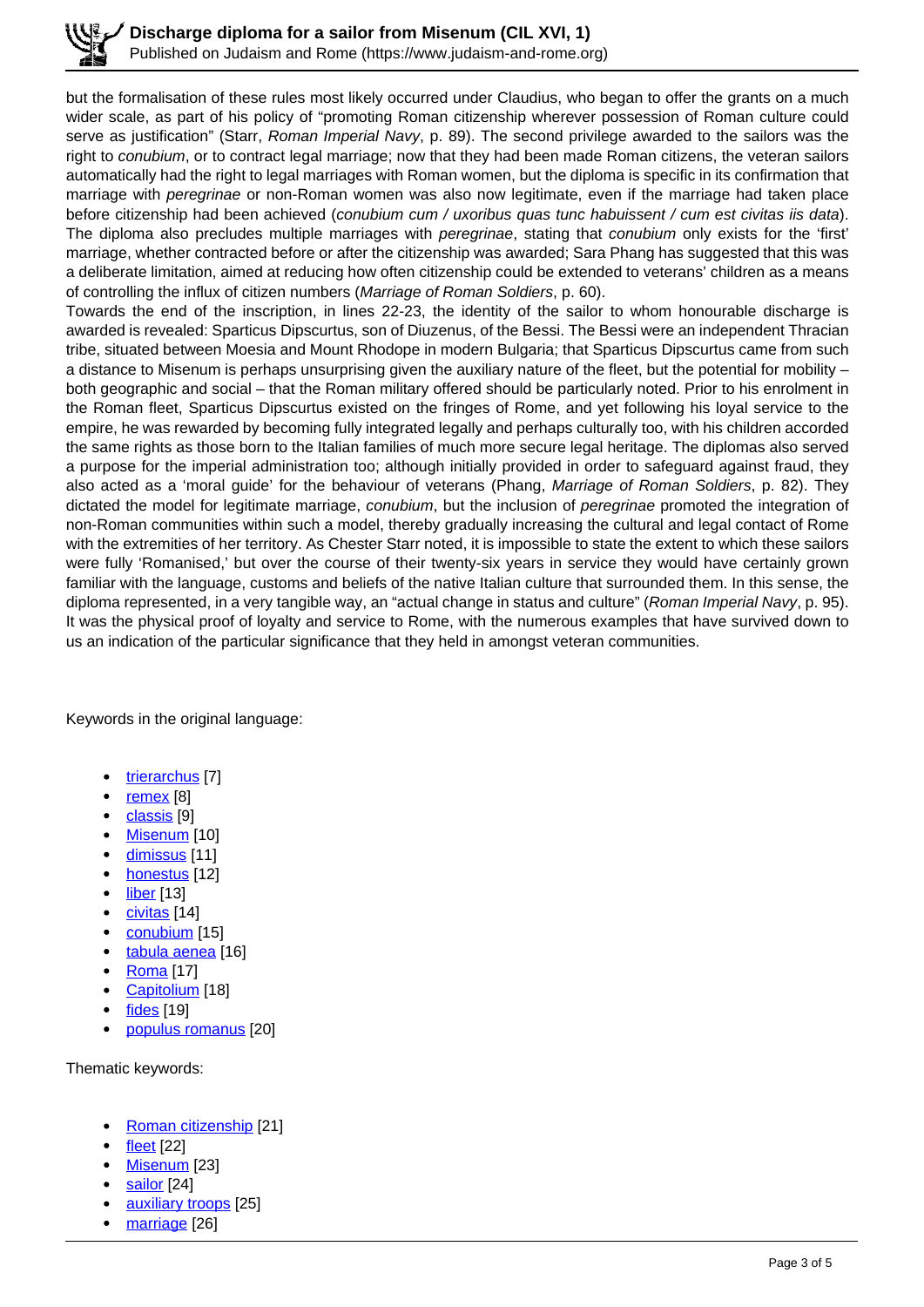

- Claudius [27]
- honourable discharge [28]
- Rome (city) [29]
- loyalty to Rome [30]
- rewards [31]
- descendants [32]
- Romanization [33]

**Bibliographical references:** Campbell, Brian, The Emperor and the Roman Army: 31 BC - AD 235 [34] (Oxford: Oxford University Press, 1984)

 Magalhaes, Marici M., Stabiae romana: la prosopografia e la documentazione epigrafica ; iscrizioni lapidarie e bronzee, bolli laterizi e sigilli [35] (Castellammare di Stabia: N. Longobardi, 2006)

 Oorthuijs, Jasper, Marines and Mariners in the Roman Imperial Fleets [36], in The Impact of the Roman Army (200 BC – AD 476): economic, social, political, religious and cultural aspects: Proceedings of the Sixth Workshop of the International Network Impact of Empire (Roman Empire, 200 B.C. - A.D. 476), Capri, March 29-April 2, 2005 (ed. L. de Blois, E. Lo Cascio; Leiden: Brill, 2007), 169-180

Phang, Sara E., The Marriage of Roman Soldiers (13 B.C.-A.D. 235): Law and Family in the Imperial Army [37] (Leiden: Brill, 2001)

Saddington, Denis B., The sorts of names used by auxiliaries in the Early Principate [38], in Kaiser, Heer und Gesellschaft in der Römischen Kaiserzeit. Gedenkschrift für Eric Birley (ed. G. Alföldy, B. Dobson, W. Eck; Stuttgart: Franz Steiner Verlag, 2000), 163-178

Saddington, Denis Bain, Classes. The Evolution of the Roman Imperial Fleets [39], in A Companion to the Roman Army (ed. P. Erdkamp; Oxford: Blackwell, 2014), p. 201-217

Sherk, Robert, *The Roman Empire: From Augustus to Hadrian* [40] (Cambridge: Cambridge University Press, 1988)

Starr, Chester G., *The Roman imperial navy 31 B.C. - A.D. 324* [41] (Cambridge: W. Heffer, 1960)

Webster, Graham, *The Roman Imperial Army of the First and Second Centuries A.D.* [42] (Oklahoma: University of Oklahoma Press, 1998)

**Other sources connected with this document:** Inscription

### Military diploma granting citizenship to the fleet at Ravenna (AE 1997, 1771) **[43]**

• Read more about Military diploma granting citizenship to the fleet at Ravenna (AE 1997, 1771) [43]

#### **Realized by:**

Caroline Barron **[44]**



**Source URL:** https://www.judaism-and-rome.org/discharge-diploma-sailor-misenum-cil-xvi-1

#### **Links**

[1] https://www.judaism-and-

rome.org/sites/default/files/styles/large/public/cil\_xvi\_1\_interior\_tablets\_1-2.jpg?itok=VQNOx1Du

[2] https://www.judaism-and-rome.org/file/cilxvi1exteriortablet2jpg

[3] https://www.judaism-and-

rome.org/sites/default/files/styles/large/public/cil\_xvi\_1\_exterior\_tablet\_2.jpg?itok=46SScu74